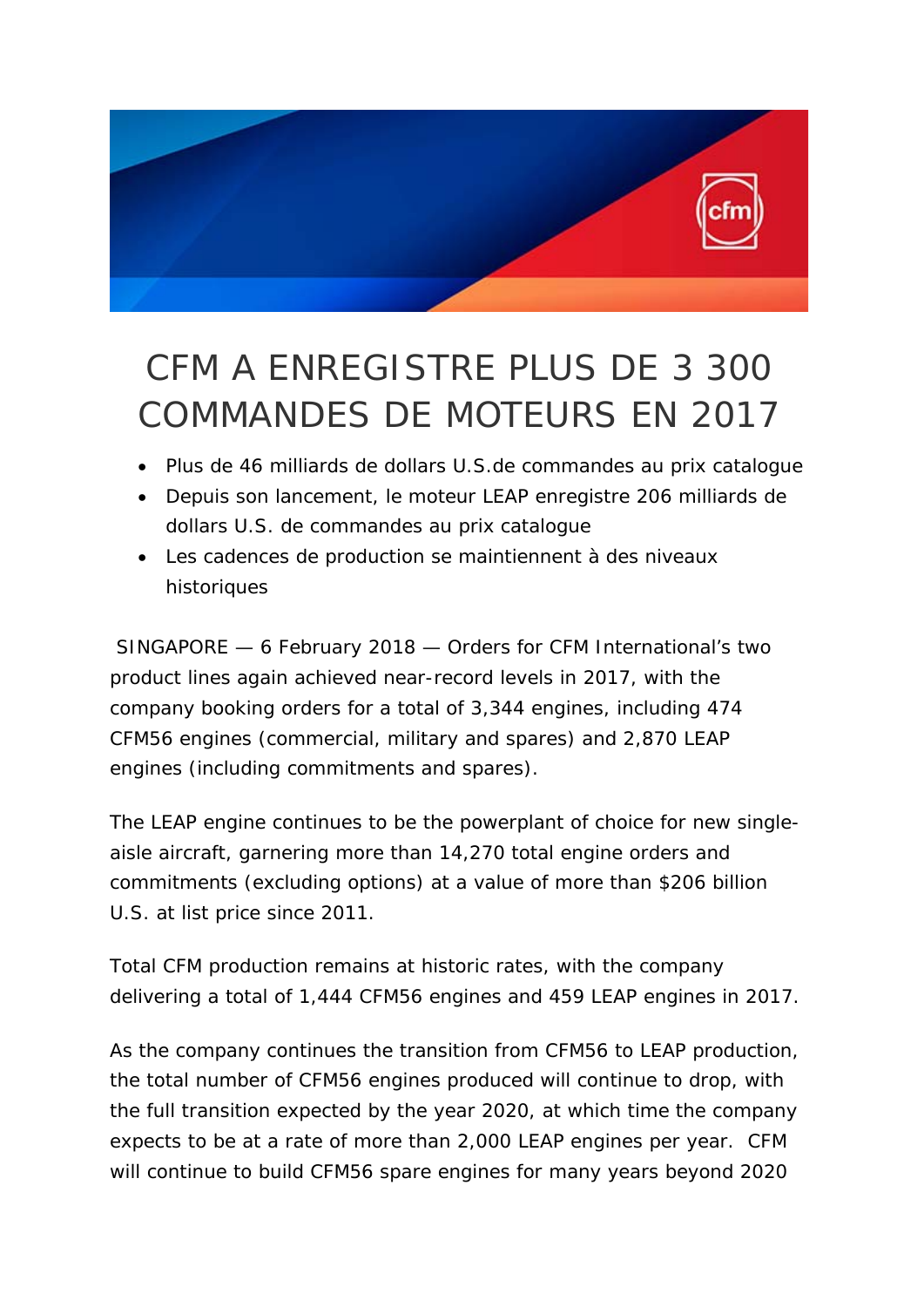to support the in-service fleet and plans to produce spare parts for the program until around the year 2045.

"We are very pleased with the results we achieved in 2017," said Gaël Méheust, president and CEO of CFM International. "It was the second highest year for LEAP engine orders in the program's history, and we are producing engines at a rate never before seen in commercial aviation. For 2018, our focus is to continue the successful LEAP production ramp-up while maintaining the level of quality our customers expect from CFM."

## **About CFM International**

CFM56 and LEAP engines are products of CFM International, a 50/50 joint company between GE and Safran Aircraft Engines. CFM is the world's leading supplier of commercial aircraft engines, with more than 32,000 CFM56 engines delivered to date. The LEAP engine has experienced the fastest order ramp up in commercial aviation history and CFM has received orders and commitments for a total of more than 14,270 LEAP engines across all three models through December 2017. For more information, visit us at www.cfmaeroengines.com or follow us on Twitter @CFM\_engines.

JAMIE JEWELL

+1 513.885.2282

jamie.jewell@ge.com

CHARLES SORET

+33 (0)6.31.60.96.79

charles.soret@safrangroup.com

RICK KENNEDY